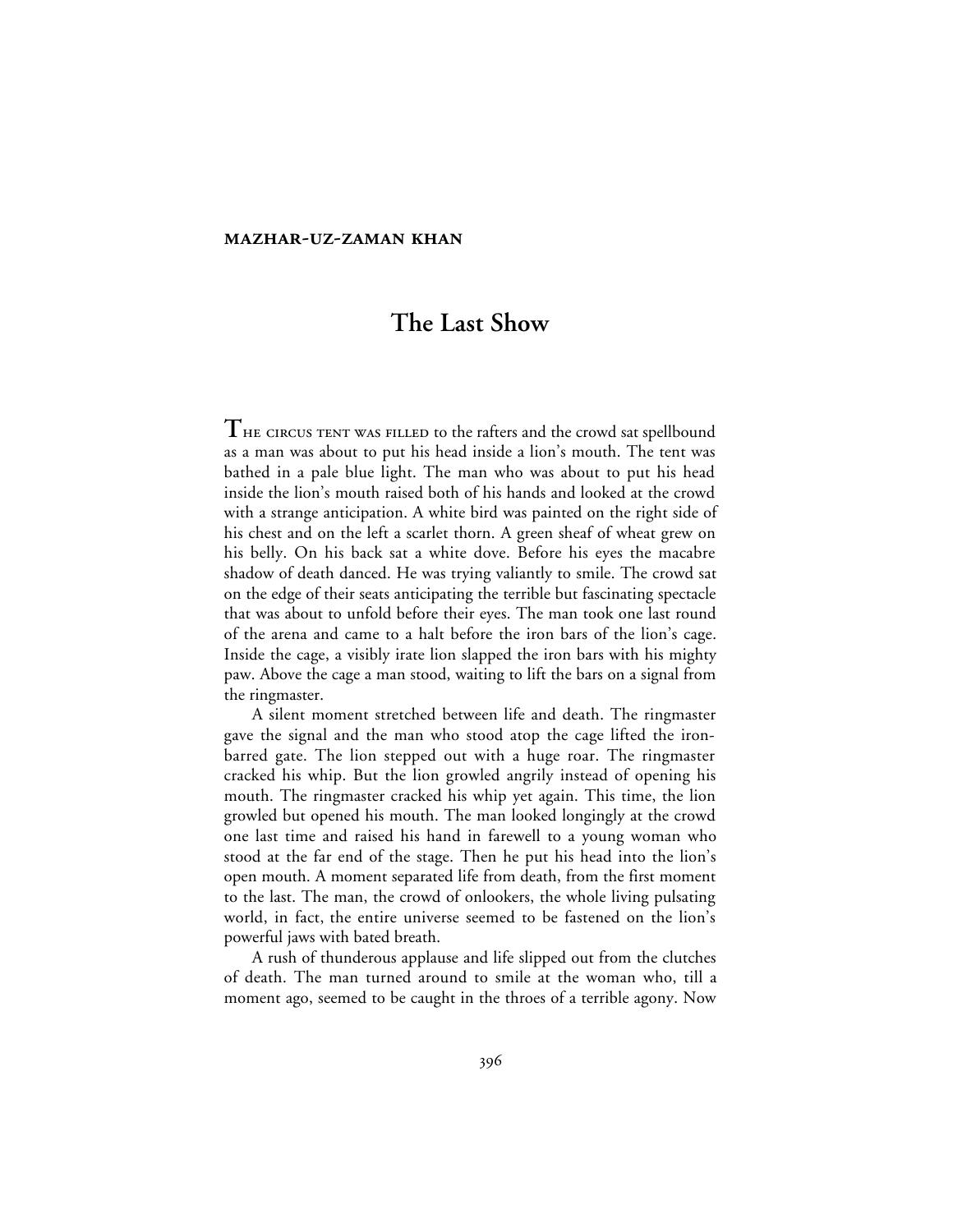the black clouds had lifted from her brow. Her eyes were amazing reservoirs. Every evening they filled with banks upon banks of black clouds. Then, magically, they emptied.

The show was over. Now the circus wouldn't be back for a very long time. The crowd had gone home. They must now look for other ways to fill the bowls of their empty lives. And who could be more needy than the man who put his head in the lion's mouth every night to eke out a living? And what about the lion? How was he to earn his livelihood?

God, too, had witnessed this entire spectacle and was now heading home—just as the creatures He had brought into being were now heading for their respective good, bad and indifferent homes. The crowd dispersed, bent on reaching home to fulfill their social obligations, to please wives and children. God and man alike had responsibilities to fulfill, responsibilities that each had been fulfilling for centuries.

And I, the Clown who just a short while ago had tied a black scarf over my eyes and, in the flickering light of fireflies, bound my little daughter to a dart board and outlined her tiny figure with my expertly aimed daggers—I now crouched in a corner mourning the sudden death of my beloved old friend, the horse that had fallen in the ring of fire while trying to jump across and been roasted alive. But the grass inside his belly had not been burnt. In fact, the fire had not even so much as withered the grass. Perhaps because the grass was more precious than the horse, my eyes were shedding copious tears over the grass.

My eyes are strange; they shed tears when I am happy and sad.

A fellow Clown who walks the tightrope came up to me and spoke suddenly, "Let's go now. The circus owner is waiting to have dinner with us." So I went off to fill the empty bowl of my stomach at the owner's table.

The owner said, "Tomorrow is the last day of our show in this town. By now, everyone must have seen our show. There were several empty seats at today's show. These empty seats are the growls of our empty stomachs which fill the entire circus tent with their echoes. And the tent is the sky which rests on our hands. Therefore, tomorrow, we must leave this town. This town has stolen two of our comrades from us—the white horse and the red monkey. Come now, let's observe two minutes of silence in their memory. After all, it's the legacy of civilization that we forget the camaraderie of years with a silence of two minutes. Friends, go and be with your wives and children for tomorrow we must leave this place …"